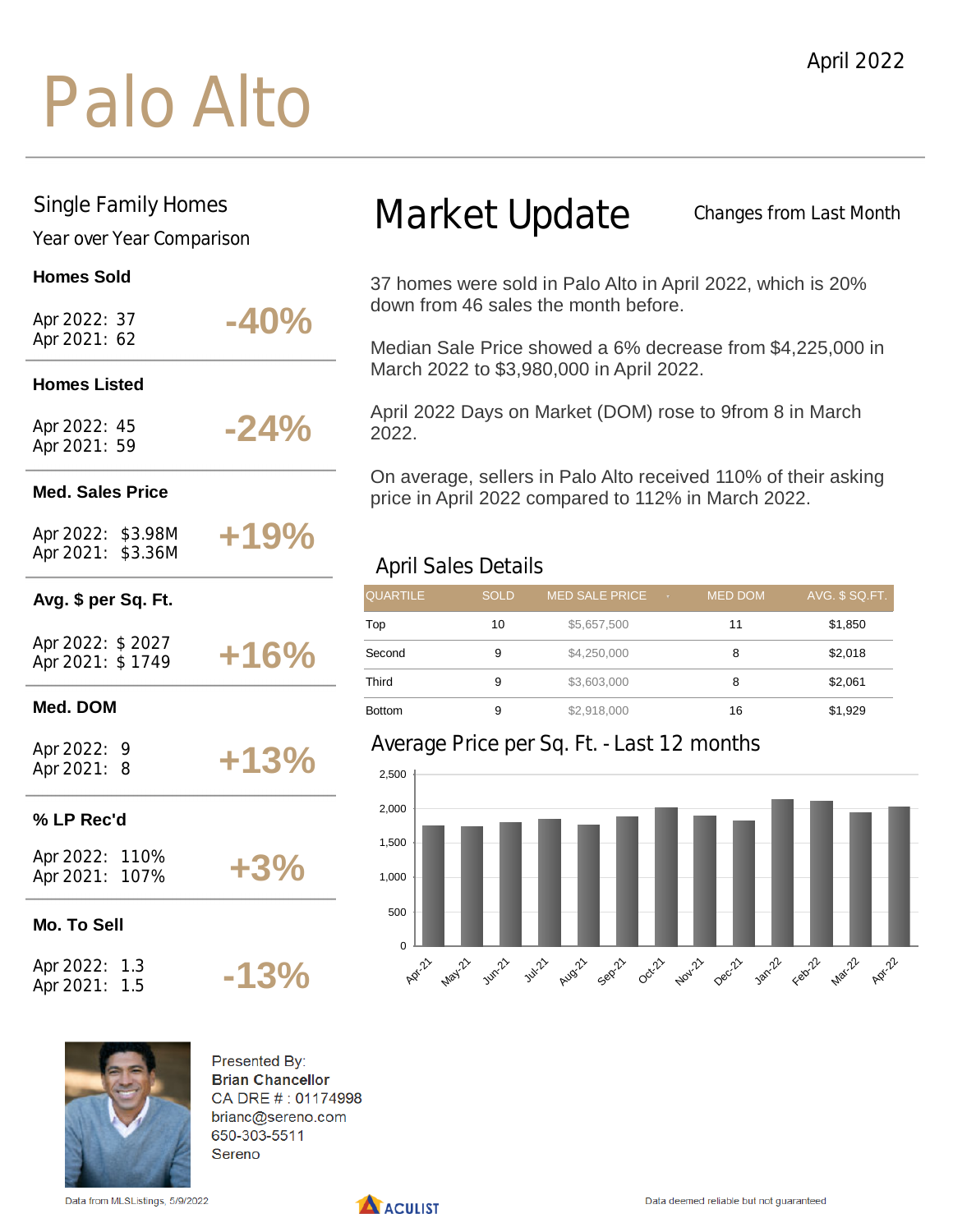## Menlo Park

#### Single Family Homes

Year over Year Comparison

#### **Homes Sold**

| Apr 2022: 38<br>Apr 2021: 47           |     | $-19%$ |
|----------------------------------------|-----|--------|
| <b>Homes Listed</b>                    |     |        |
| Apr 2022: 40<br>Apr 2021: 68           |     | $-41%$ |
| <b>Med. Sales Price</b>                |     |        |
| Apr 2022: \$3.03M<br>Apr 2021: \$2.66M |     | $+14%$ |
| Avg. \$ per Sq. Ft.                    |     |        |
| Apr 2022: \$1720<br>Apr 2021: \$1380   |     | $+25%$ |
| Med. DOM                               |     |        |
| Apr 2022: 8<br>Apr 2021: 8             |     | $0\%$  |
| % LP Rec'd                             |     |        |
| Apr 2022: 110%<br>Apr 2021: 104%       |     | $+6%$  |
| <b>Mo. To Sell</b>                     |     |        |
| Apr 2022: 1.1<br>Apr 2021:             | 1.3 | $-15%$ |

### Market Update

Changes from Last Month

38 homes were sold in Menlo Park in April 2022, which is 23% up from 31 sales the month before.

Median Sale Price showed a 11% decrease from \$3,389,000 in March 2022 to \$3,031,000 in April 2022.

April 2022 Days on Market (DOM) dropped to 8 from 9 in March 2022.

On average, sellers in Menlo Park received 110% of their asking price in April 2022 compared to 112% in March 2022.

#### April Sales Details

| <b>QUARTILE</b> | <b>SOLD</b> | <b>MED SALE PRICE</b><br>Liv. 1 | <b>MED DOM</b> | AVG. \$ SQ.FT. |
|-----------------|-------------|---------------------------------|----------------|----------------|
| Top             | 10          | \$4,630,500                     | 8              | \$1,817        |
| Second          | 10          | \$3,270,000                     | 8              | \$1,617        |
| Third           | 9           | \$2,650,000                     | 12             | \$1,543        |
| <b>Bottom</b>   | 9           | \$2,170,000                     | 8              | \$1,639        |

#### Average Price per Sq. Ft. - Last 12 months





Presented By: **Brian Chancellor** CA DRE #: 01174998 brianc@sereno.com 650-303-5511 Sereno

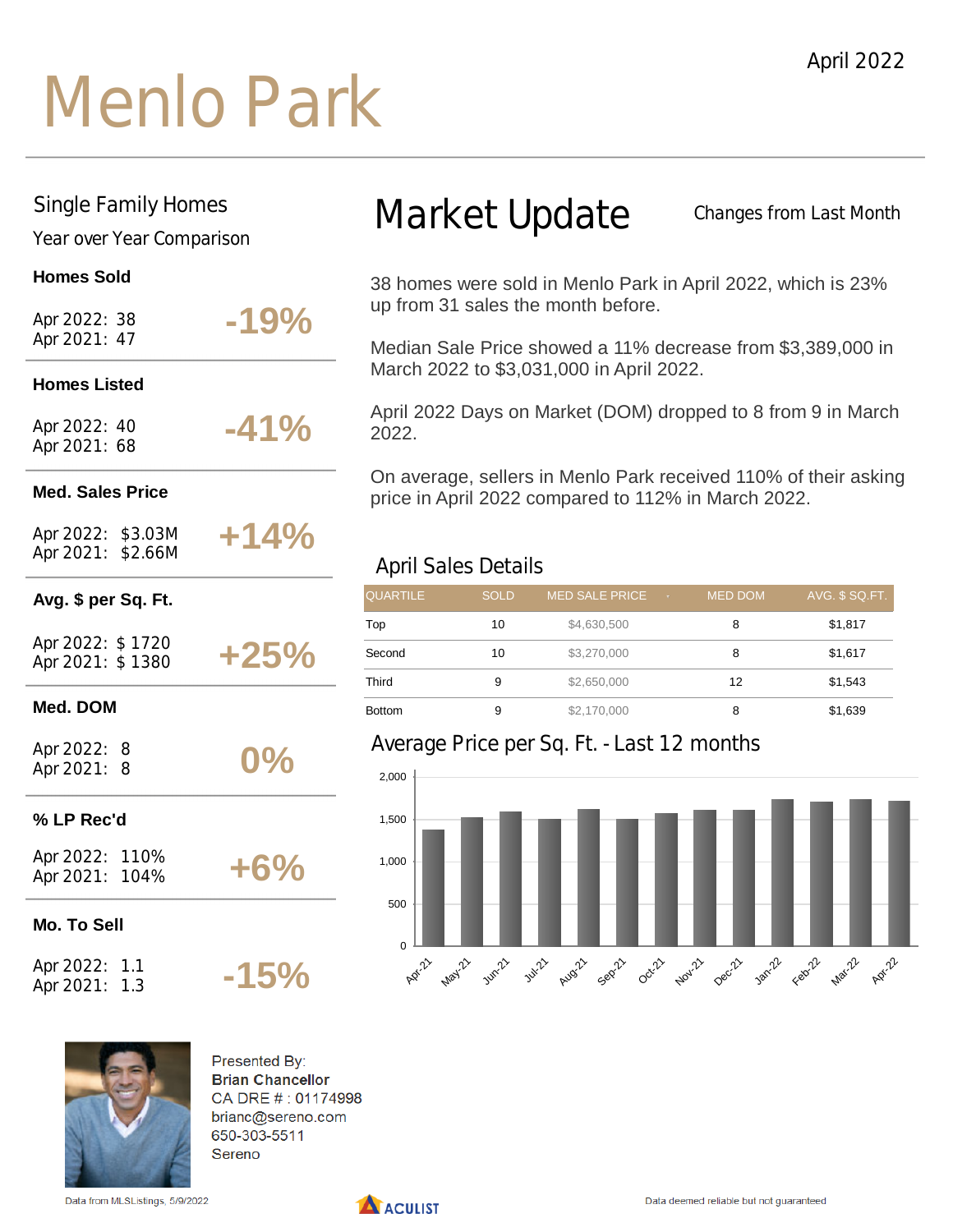## Redwood City

#### Single Family Homes

Year over Year Comparison

#### **Homes Sold**

| Apr 2022: 71                           | $-5\%$ |
|----------------------------------------|--------|
| Apr 2021: 75                           |        |
| <b>Homes Listed</b>                    |        |
| Apr 2022: 86<br>Apr 2021: 74           | $+16%$ |
| <b>Med. Sales Price</b>                |        |
| Apr 2022: \$2.30M<br>Apr 2021: \$2.18M | $+6%$  |
| Avg. \$ per Sq. Ft.                    |        |
| Apr 2022: \$1351<br>Apr 2021: \$1152   | $+17%$ |
| Med. DOM                               |        |
| Apr 2022: 8<br>Apr 2021: 8             | $0\%$  |
| % LP Rec'd                             |        |
| Apr 2022: 114%<br>Apr 2021: 110%       | $+4%$  |
| Mo. To Sell                            |        |

Apr 2022: 1.2 Apr 2021: 1.0

## Market Update

Changes from Last Month

71 homes were sold in Redwood City in April 2022, which is 39% up from 51 sales the month before.

Median Sale Price showed a 9% decrease from \$2,530,000 in March 2022 to \$2,300,000 in April 2022.

April 2022 Days on Market (DOM) rose to 8from 7 in March 2022.

On average, sellers in Redwood City received 114% of their asking price in April 2022 compared to 119% in March 2022.

#### April Sales Details

| <b>QUARTILE</b> | <b>SOLD</b> | <b>MED SALE PRICE</b><br>$-7$ | <b>MED DOM</b> | AVG. \$ SQ.FT. |
|-----------------|-------------|-------------------------------|----------------|----------------|
| Top             | 18          | \$3,625,000                   | 9              | \$1,206        |
| Second          | 18          | \$2,500,000                   | 8              | \$1,418        |
| Third           | 18          | \$2,175,000                   |                | \$1,316        |
| <b>Bottom</b>   | 17          | \$1,500,000                   | 8              | \$1,256        |

#### Average Price per Sq. Ft. - Last 12 months





Presented By: **Brian Chancellor** CA DRE #: 01174998 brianc@sereno.com 650-303-5511 Sereno

**+20%**

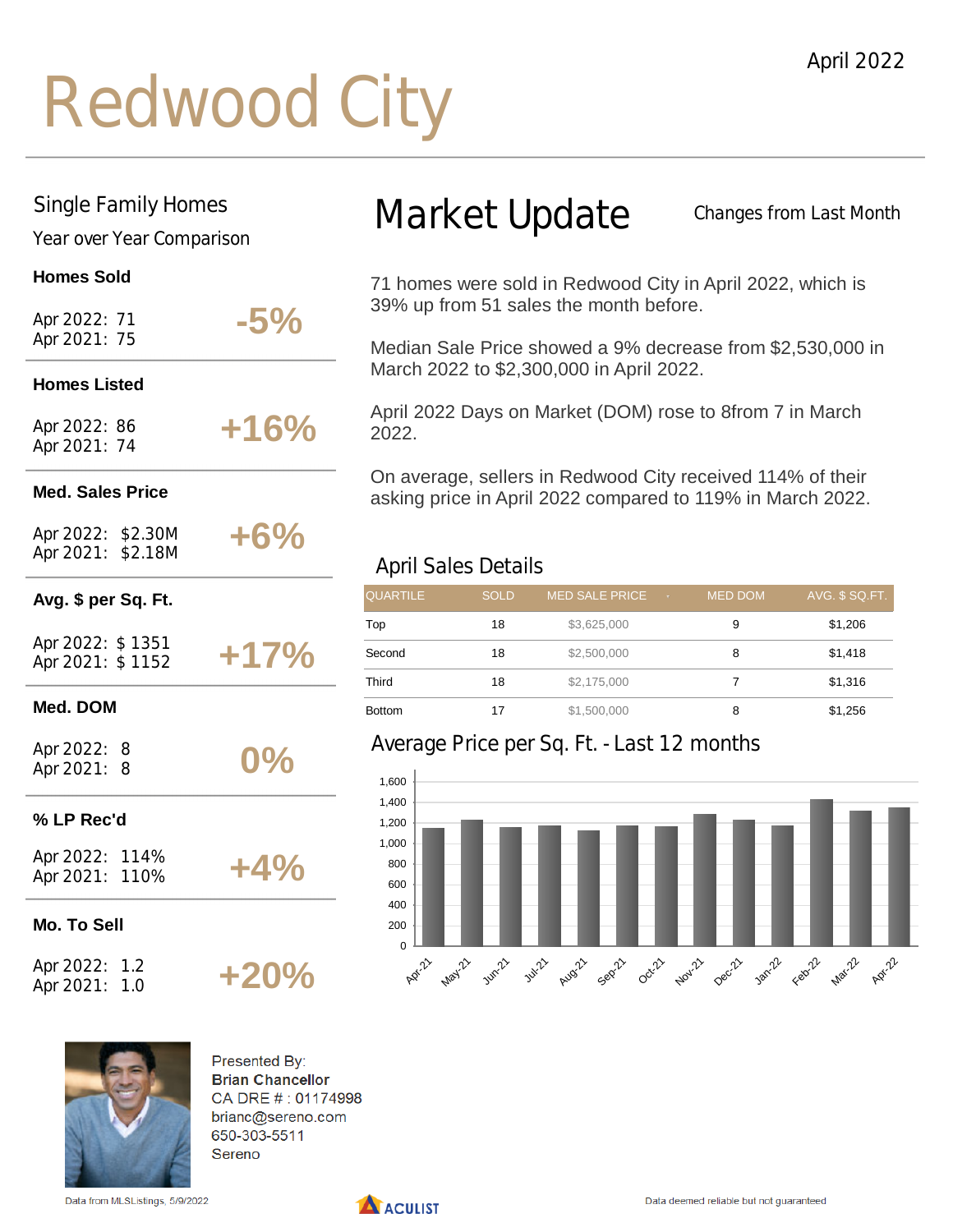## Los Altos

#### Single Family Homes

Year over Year Comparison

#### **Homes Sold**

| Apr 2022: 24 |  |
|--------------|--|
| Apr 2021: 40 |  |

### **-40% Homes Listed -30%**

Apr 2022: 32 Apr 2021: 46

#### **Med. Sales Price**

Apr 2022: \$4.45M Apr 2021: \$3.85M

## **+16%**

#### **Avg. \$ per Sq. Ft.**

| Apr 2022: \$1975 |        |  |
|------------------|--------|--|
| Apr 2021: \$1630 | $+21%$ |  |

#### **Med. DOM**

Apr 2022: 7 Apr 2021: 7

#### **% LP Rec'd**

Apr 2022: 117% Apr 2021: 112%

#### **Mo. To Sell**

Apr 2022: 1.0 Apr 2021: 0.9

### Market Update

Changes from Last Month

24 homes were sold in Los Altos in April 2022, which is 4% up from 23 sales the month before.

Median Sale Price showed a 1% decrease from \$4,500,000 in March 2022 to \$4,450,000 in April 2022.

April 2022 Days on Market (DOM) stayed the same at 7 from 7 in March 2022.

On average, sellers in Los Altos received 117% of their asking price in April 2022 compared to 120% in March 2022.

#### April Sales Details

| <b>QUARTILE</b> | <b>SOLD</b> | <b>MED SALE PRICE</b><br>$-7$ | <b>MED DOM</b> | AVG. \$ SQ.FT. |
|-----------------|-------------|-------------------------------|----------------|----------------|
| Top             | 6           | \$5,755,000                   |                | \$1,849        |
| Second          | 6           | \$4,775,000                   |                | \$1,698        |
| Third           | 6           | \$4,205,000                   |                | \$2,126        |
| <b>Bottom</b>   | 6           | \$3,690,000                   | 8              | \$2,035        |

#### Average Price per Sq. Ft. - Last 12 months





Presented By: **Brian Chancellor** CA DRE #: 01174998 brianc@sereno.com 650-303-5511 Sereno

**0%**

**+4%**

**+11%**

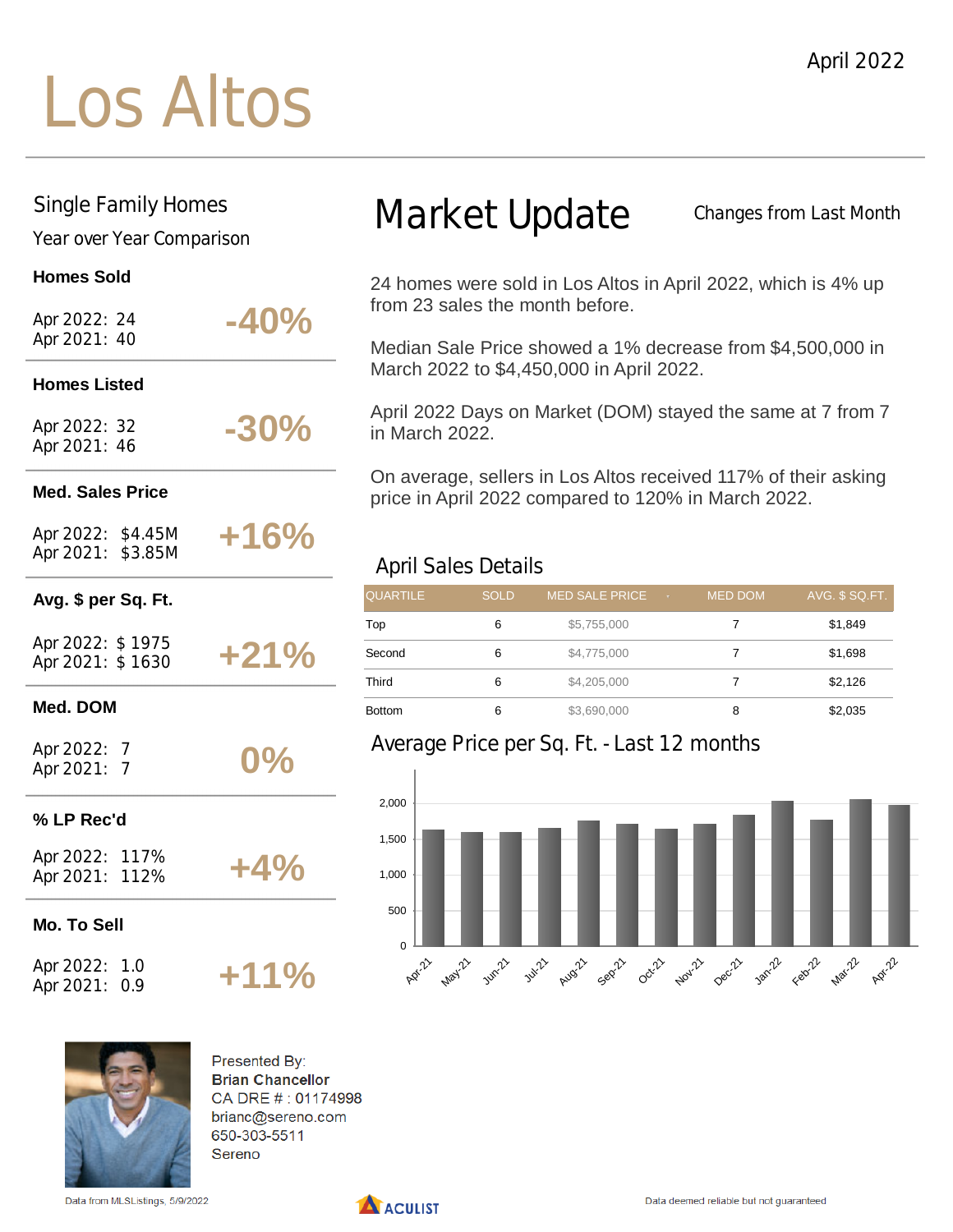## Los Altos Hills

#### Single Family Homes

Year over Year Comparison

#### **Homes Sold**

| Apr 2022: 11<br>Apr 2021: 6            | +83%    |
|----------------------------------------|---------|
| <b>Homes Listed</b>                    |         |
| Apr 2022: 15<br>Apr 2021: 17           | $-12%$  |
| <b>Med. Sales Price</b>                |         |
| Apr 2022: \$5.93M<br>Apr 2021: \$5.27M | $+12%$  |
| Avg. \$ per Sq. Ft.                    |         |
| Apr 2022: \$1932<br>Apr 2021: \$1287   | $+50%$  |
| Med. DOM                               |         |
| Apr 2022: 9<br>Apr 2021: 8             | $+13%$  |
| % LP Rec'd                             |         |
| Apr 2022: 118%<br>Apr 2021: 109%       | $+8%$   |
| <b>Mo. To Sell</b>                     |         |
| Apr 2022: 2.5<br>Apr 2021:<br>4.1      | $-39\%$ |

## Market Update

Changes from Last Month

11 homes were sold in Los Altos Hills in April 2022, which is 38% up from 8 sales the month before.

Median Sale Price showed a 9% increase from \$5,452,950 in March 2022 to \$5,930,000 in April 2022.

April 2022 Days on Market (DOM) rose to 9from 8 in March 2022.

On average, sellers in Los Altos Hills received 118% of their asking price in April 2022 compared to 107% in March 2022.

#### April Sales Details

| <b>QUARTILE</b> | <b>SOLD</b> | <b>MED SALE PRICE</b><br>$-7$ | <b>MED DOM</b> | AVG. \$ SQ.FT. |
|-----------------|-------------|-------------------------------|----------------|----------------|
| Top             | 3           | \$11,000,000                  | 9              | \$1,537        |
| Second          | 3           | \$6,520,000                   | 9              | \$2,043        |
| Third           | 3           | \$5,488,800                   | 9              | \$1,850        |
| <b>Bottom</b>   |             | \$4,440,000                   | 11             | \$2,153        |

#### Average Price per Sq. Ft. - Last 12 months





Presented By: **Brian Chancellor** CA DRE #: 01174998 brianc@sereno.com 650-303-5511 Sereno

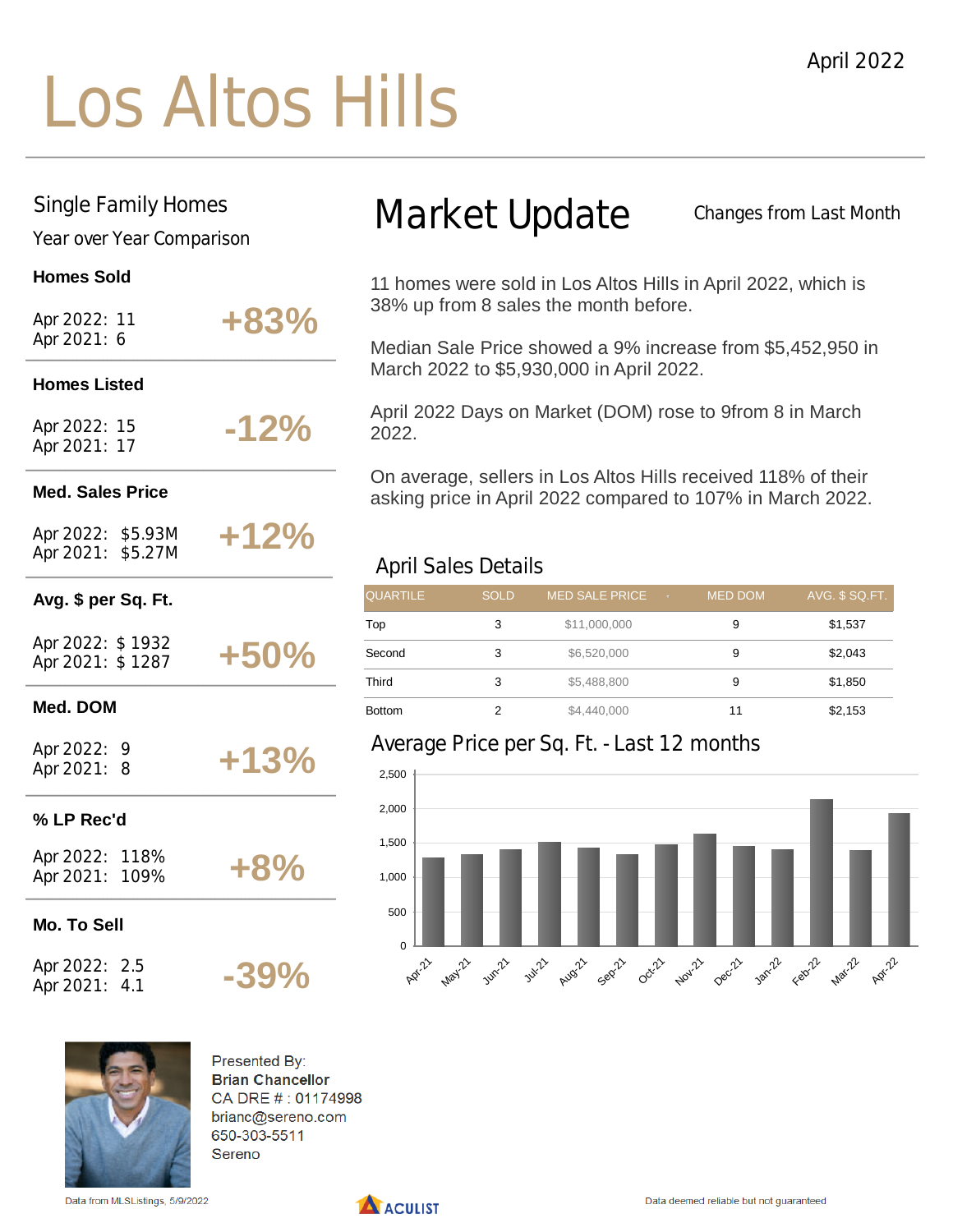## Mountain View

#### Single Family Homes

Year over Year Comparison

#### **Homes Sold**

| Apr 2022: 27 |  |
|--------------|--|
| Apr 2021: 56 |  |

## **-52% Homes Listed**

Apr 2022: 29 Apr 2021: 43

#### **Med. Sales Price**

Apr 2022: \$2.81M Apr 2021: \$2.47M

### **+14%**

**-33%**

#### **Avg. \$ per Sq. Ft.**

| Apr 2022: \$1771 |  |        |
|------------------|--|--------|
| Apr 2021: \$1508 |  | $+17%$ |

#### **Med. DOM**

Apr 2022: 8 Apr 2021: 8

#### **% LP Rec'd**

Apr 2022: 117% Apr 2021: 109% **+7%**

**+43%**

**0%**

#### **Mo. To Sell**

Apr 2022: 1.0 Apr 2021: 0.7

## Market Update

Changes from Last Month

27 homes were sold in Mountain View in April 2022, which is 4% down from 28 sales the month before.

Median Sale Price showed a 17% decrease from \$3,378,500 in March 2022 to \$2,810,000 in April 2022.

April 2022 Days on Market (DOM) stayed the same at 8 from 8 in March 2022.

On average, sellers in Mountain View received 117% of their asking price in April 2022 compared to 120% in March 2022.

#### April Sales Details

| <b>QUARTILE</b> | <b>SOLD</b> | <b>MED SALE PRICE</b><br>$\sqrt{7}$ | <b>MED DOM</b> | AVG. \$ SQ.FT. |
|-----------------|-------------|-------------------------------------|----------------|----------------|
| Top             |             | \$4,200,000                         | 9              | \$1,710        |
| Second          |             | \$3,250,000                         | 8              | \$1,880        |
| Third           |             | \$2,600,000                         | 9              | \$1,542        |
| <b>Bottom</b>   | 6           | \$1,965,000                         | 9              | \$1,520        |

#### Average Price per Sq. Ft. - Last 12 months





Presented By: **Brian Chancellor** CA DRE #: 01174998 brianc@sereno.com 650-303-5511 Sereno

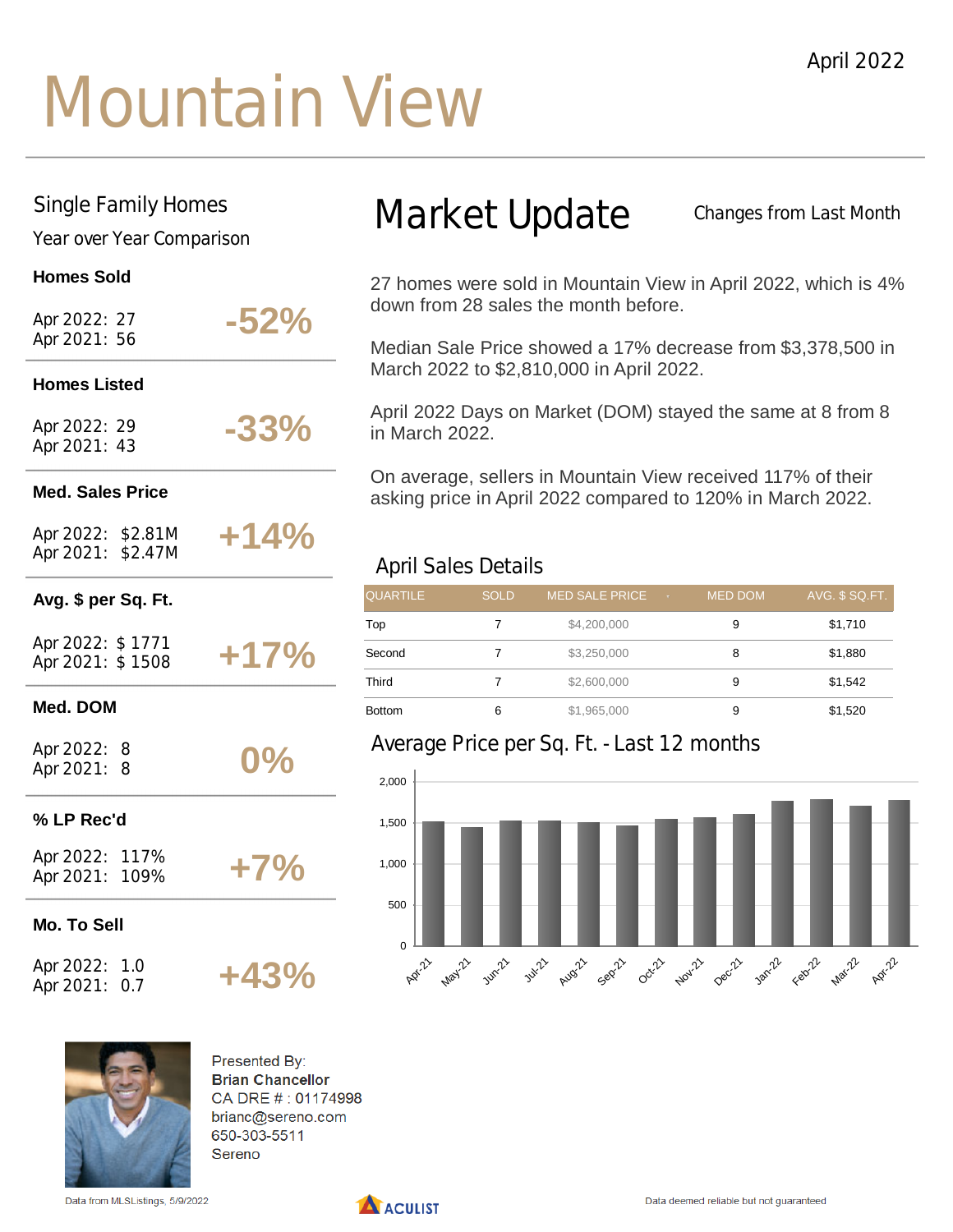## San Carlos

#### Single Family Homes

Year over Year Comparison

#### **Homes Sold**

| Apr 2022: 27<br>Apr 2021: 25           | $+8%$  |
|----------------------------------------|--------|
| <b>Homes Listed</b>                    |        |
| Apr 2022: 30<br>Apr 2021: 37           | $-19%$ |
| <b>Med. Sales Price</b>                |        |
| Apr 2022: \$3.33M<br>Apr 2021: \$2.47M | $+35%$ |
| Avg. \$ per Sq. Ft.                    |        |
| Apr 2022: \$1492<br>Apr 2021: \$1275   | $+17%$ |
| Med. DOM                               |        |
| Apr 2022: 6<br>Apr 2021: 7             | $-14%$ |
| % LP Rec'd                             |        |
| Apr 2022: 114%<br>Apr 2021: 112%       | $+2%$  |
| Mo. To Sell                            |        |

Apr 2022: 0.3 Apr 2021: 1.0

## Market Update

Changes from Last Month

27 homes were sold in San Carlos in April 2022, which is 7% down from 29 sales the month before.

Median Sale Price showed a 17% increase from \$2,840,000 in March 2022 to \$3,328,000 in April 2022.

April 2022 Days on Market (DOM) dropped to 6 from 7 in March 2022.

On average, sellers in San Carlos received 114% of their asking price in April 2022 compared to 113% in March 2022.

#### April Sales Details

| <b>QUARTILE</b> | <b>SOLD</b> | <b>MED SALE PRICE</b><br>$-7$ | <b>MED DOM</b> | AVG. \$ SQ.FT. |
|-----------------|-------------|-------------------------------|----------------|----------------|
| Top             |             | \$4,550,000                   |                | \$1,296        |
| Second          |             | \$3,500,000                   | 4              | \$1,469        |
| Third           |             | \$3,050,000                   | 6              | \$1,497        |
| <b>Bottom</b>   | 6           | \$2,222,250                   | 10             | \$1,533        |

#### Average Price per Sq. Ft. - Last 12 months





Presented By: **Brian Chancellor** CA DRE #: 01174998 brianc@sereno.com 650-303-5511 Sereno

**-70%**

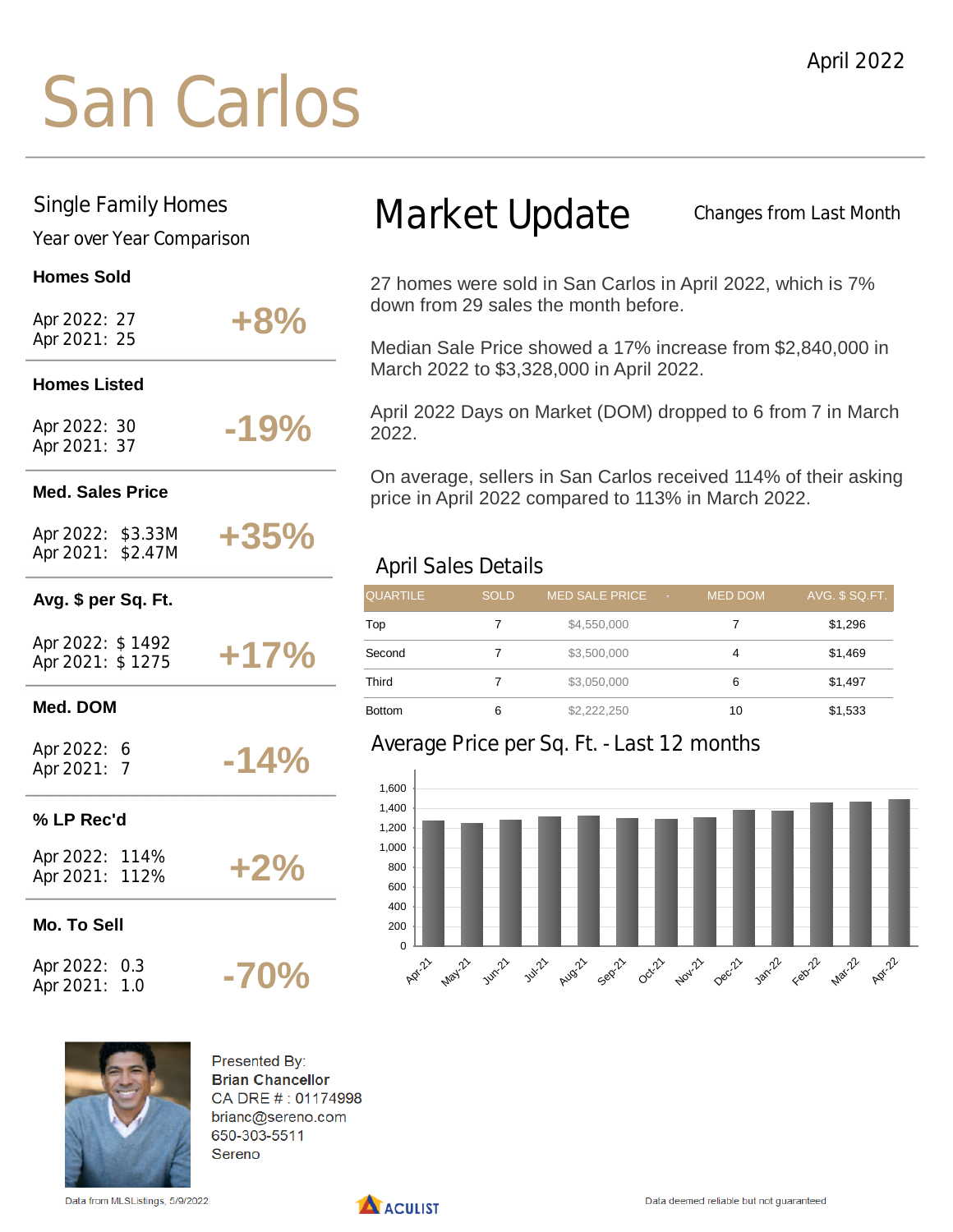## San Mateo

#### Single Family Homes

Year over Year Comparison

#### **Homes Sold**

Apr 2022: 64 Apr 2021: 81

**-21%**

#### **Homes Listed**

Apr 2022: 75 Apr 2021: 72 **+4%**

#### **Med. Sales Price**

Apr 2022: \$2.38M Apr 2021: \$1.82M

### **+31%**

**-12%**

**+14%**

#### **Avg. \$ per Sq. Ft.**

Apr 2022: \$ 1384 Apr 2021: \$ 1104 **+25%**

#### **Med. DOM**

Apr 2022: 7 Apr 2021: 8

#### **% LP Rec'd**

Apr 2022: 117% Apr 2021: 111%

**+5%**

#### **Mo. To Sell**

Apr 2022: 0.8 Apr 2021: 0.7

### Market Update

Changes from Last Month

64 homes were sold in San Mateo in April 2022, which is 5% up from 61 sales the month before.

Median Sale Price showed a 7% increase from \$2,225,000 in March 2022 to \$2,383,500 in April 2022.

April 2022 Days on Market (DOM) stayed the same at 7 from 7 in March 2022.

On average, sellers in San Mateo received 117% of their asking price in April 2022 compared to 119% in March 2022.

#### April Sales Details

| <b>QUARTILE</b> | <b>SOLD</b> | <b>MED SALE PRICE</b><br>$-7$ | <b>MED DOM</b> | AVG. \$ SQ.FT. |
|-----------------|-------------|-------------------------------|----------------|----------------|
| Top             | 16          | \$3,547,938                   |                | \$1,435        |
| Second          | 16          | \$2,630,000                   | 9              | \$1,249        |
| Third           | 16          | \$2,127,500                   |                | \$1,384        |
| <b>Bottom</b>   | 16          | \$1,654,167                   | 9              | \$1,300        |

#### Average Price per Sq. Ft. - Last 12 months





Presented By: **Brian Chancellor** CA DRE #: 01174998 brianc@sereno.com 650-303-5511 Sereno

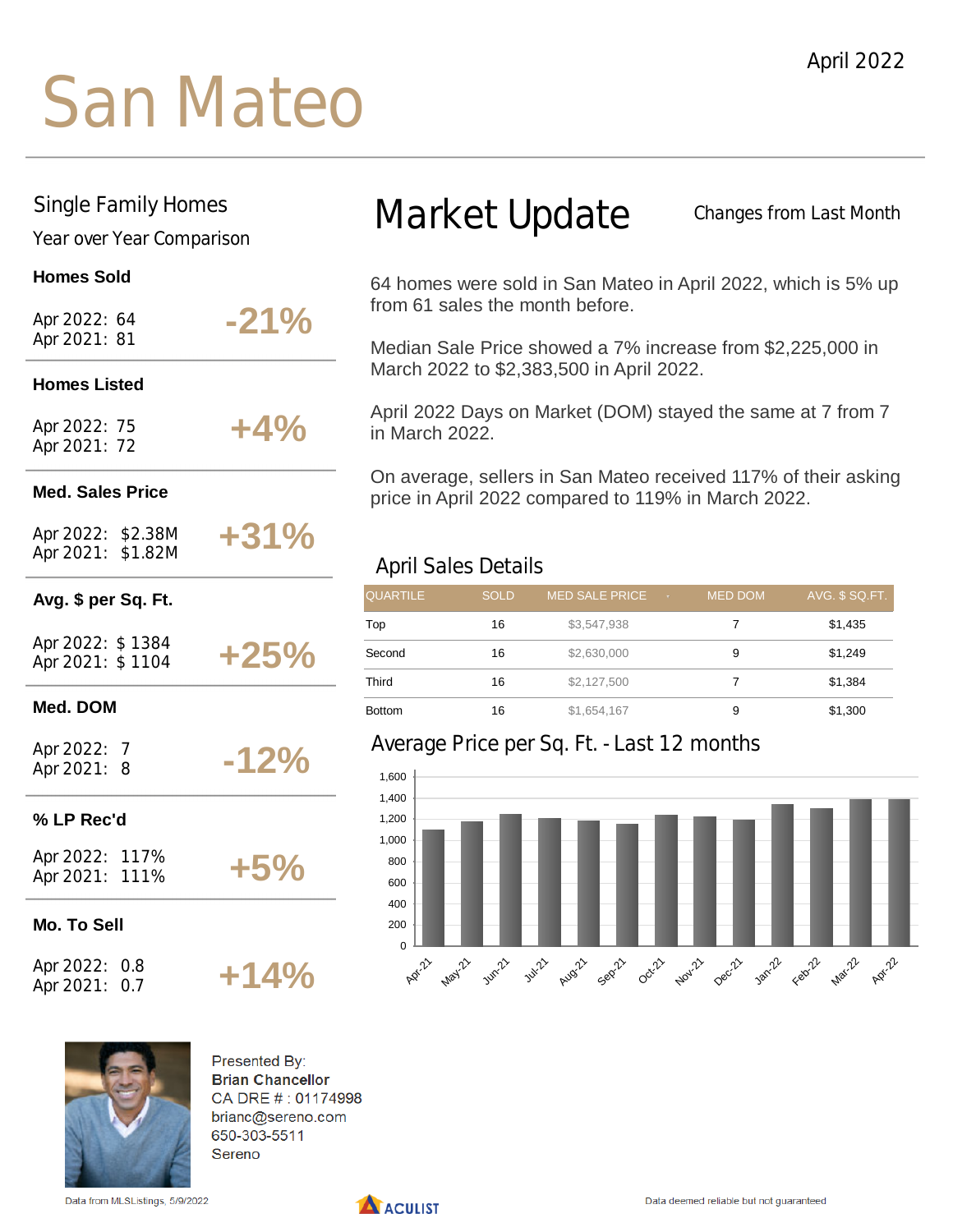## Burlingame

#### Single Family Homes

Year over Year Comparison

#### **Homes Sold**

| Apr 2022: 17<br>Apr 2021: 28           | $-39\%$ |
|----------------------------------------|---------|
| <b>Homes Listed</b>                    |         |
| Apr 2022: 22<br>Apr 2021: 26           | $-15%$  |
| <b>Med. Sales Price</b>                |         |
| Apr 2022: \$3.11M<br>Apr 2021: \$3.01M | $+3%$   |
| Avg. \$ per Sq. Ft.                    |         |
| Apr 2022: \$1587<br>Apr 2021: \$1317   | $+21%$  |
| Med. DOM                               |         |
| Apr 2022: 9<br>Apr 2021: 8             | $+13%$  |
| % LP Rec'd                             |         |
| Apr 2022: 116%<br>Apr 2021: 108%       | $+7%$   |
| Mo. To Sell                            |         |
| Apr 2022: 1.0<br>Apr 2021:<br>0.9      | $+11%$  |

### Market Update

Changes from Last Month

17 homes were sold in Burlingame in April 2022 and the Sold Count has not changed compared to the month before.

Median Sale Price showed a 7% increase from \$2,910,000 in March 2022 to \$3,110,000 in April 2022.

April 2022 Days on Market (DOM) dropped to 9 from 10 in March 2022.

On average, sellers in Burlingame received 116% of their asking price in April 2022.

#### April Sales Details

| <b>QUARTILE</b> | <b>SOLD</b> | <b>MED SALE PRICE</b><br>$-$ 70 $-$ | <b>MED DOM</b> | AVG. \$ SQ.FT. |
|-----------------|-------------|-------------------------------------|----------------|----------------|
| Top             | 5           | \$3,918,000                         |                | \$1,695        |
| Second          | 4           | \$3,327,500                         | 8              | \$1,671        |
| Third           | 4           | \$2,878,500                         | 10             | \$1,526        |
| <b>Bottom</b>   | 4           | \$2,450,000                         | 9              | \$1,245        |

#### Average Price per Sq. Ft. - Last 12 months





Presented By: **Brian Chancellor** CA DRE #: 01174998 brianc@sereno.com 650-303-5511 Sereno

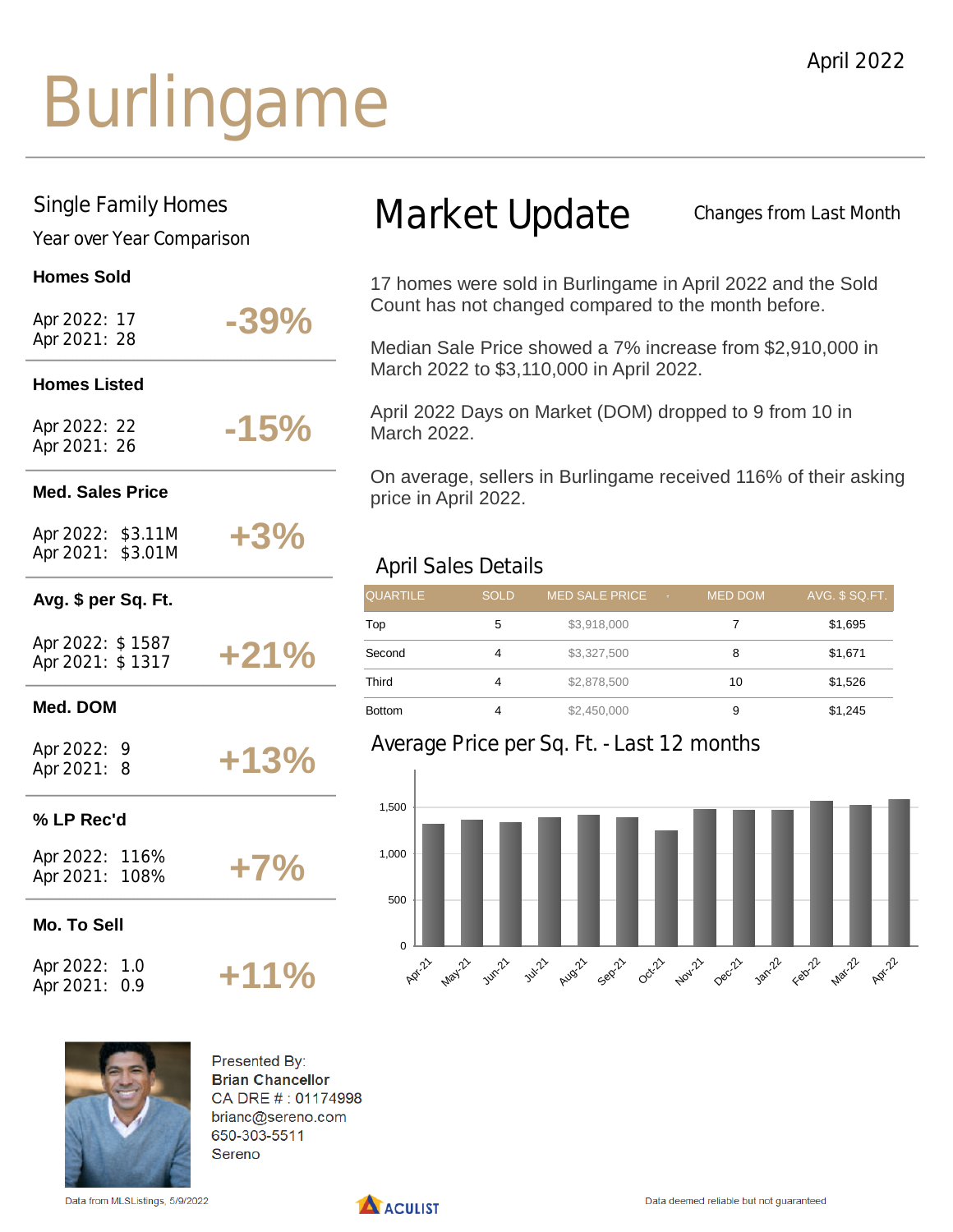## Portola Valley

#### Single Family Homes

Year over Year Comparison

#### **Homes Sold**

| Apr 2022: 9  |  |
|--------------|--|
| Apr 2021: 15 |  |

**Homes Listed**

## **-40%**

Apr 2022: 12 Apr 2021: 8 **+50%**

#### **Med. Sales Price**

Apr 2022: \$4.05M Apr 2021: \$3.25M

### **+25%**

#### **Avg. \$ per Sq. Ft.**

Apr 2022: \$ 1625 Apr 2021: \$ 1264 **+29%**

#### **Med. DOM**

Apr 2022: 8 Apr 2021: 9

#### **% LP Rec'd**

Apr 2022: 103% Apr 2021: 100% **+3%**

**+25%**

**-11%**

#### **Mo. To Sell**

Apr 2022: 2.5 Apr 2021: 2.0

## Presented By: **Brian Chancellor**

CA DRE #: 01174998 brianc@sereno.com 650-303-5511 Sereno

Data from MLSListings, 5/9/2022



## Market Update

Changes from Last Month

9 homes were sold in Portola Valley in April 2022, which is 200% up from 3 sales the month before.

Median Sale Price showed a 12% decrease from \$4,600,000 in March 2022 to \$4,050,000 in April 2022.

April 2022 Days on Market (DOM) rose to 8from 5 in March 2022.

On average, sellers in Portola Valley received 103% of their asking price in April 2022 compared to 114% in March 2022.

#### April Sales Details

| <b>QUARTILE</b> | <b>SOLD</b> | <b>MED SALE PRICE</b><br><b>TEV DE</b> | <b>MED DOM</b> | AVG. \$ SQ.FT. |
|-----------------|-------------|----------------------------------------|----------------|----------------|
| Top             | 3           | \$8,988,000                            | 9              | \$1,639        |
| Second          | 2           | \$5,775,000                            | 8              | \$1,666        |
| Third           | 2           | \$3,834,000                            | 9              | \$1,515        |
| <b>Bottom</b>   | 2           | \$3,230,000                            | 6              | \$1,476        |

#### Average Price per Sq. Ft. - Last 12 months

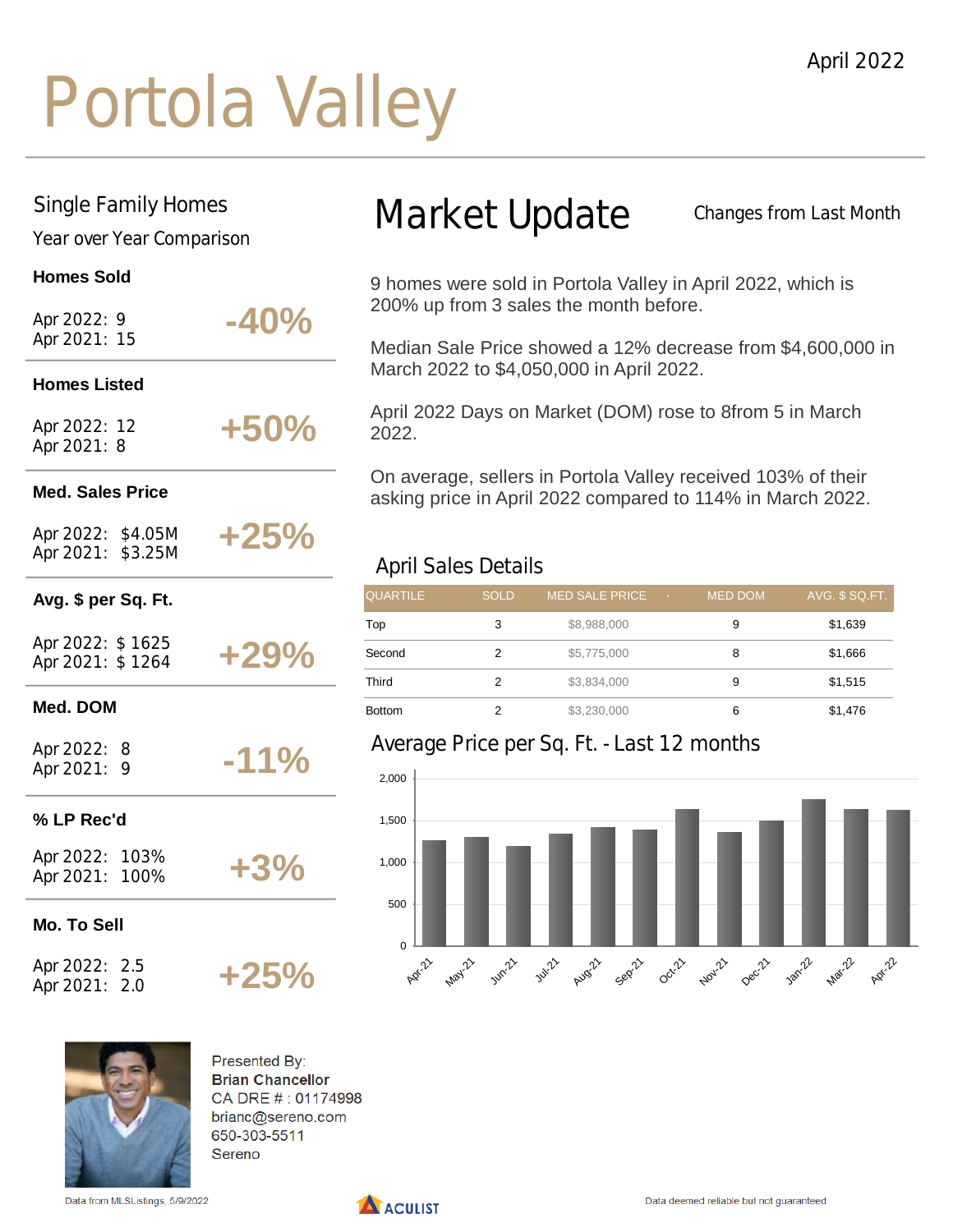## **Woodside**

#### Single Family Homes

Year over Year Comparison

#### **Homes Sold**

Apr 2022: 7 Apr 2021: 9

**-22%**

#### **Homes Listed**

Apr 2022: 10 Apr 2021: 14

**-29%**

#### **Med. Sales Price**

Apr 2022: \$5.56M Apr 2021: \$4.43M

### **+26%**

**-25%**

**-19%**

#### **Avg. \$ per Sq. Ft.**

Apr 2022: \$ 1592 Apr 2021: \$ 1112 **+43%**

#### **Med. DOM**

Apr 2022: 15 Apr 2021: 20

#### **% LP Rec'd**

Apr 2022: 101% Apr 2021: 100%

**+1%**

**Mo. To Sell**

Apr 2022: 3.5 Apr 2021: 4.3

## Market Update

Changes from Last Month

7 homes were sold in Woodside in April 2022 and the Sold Count has not changed compared to the month before.

Median Sale Price showed a 64% increase from \$3,400,000 in March 2022 to \$5,565,000 in April 2022.

April 2022 Days on Market (DOM) rose to 15from 6 in March 2022.

On average, sellers in Woodside received 101% of their asking price in April 2022 compared to 108% in March 2022.

#### April Sales Details

| <b>QUARTILE</b> | <b>SOLD</b> | <b>MED SALE PRICE</b><br>$-7$ | <b>MED DOM</b> | AVG. \$ SQ.FT. |
|-----------------|-------------|-------------------------------|----------------|----------------|
| Top             | 2           | \$10,925,000                  | 21             | \$1,839        |
| Second          | 2           | \$5,757,500                   | 93             | \$2,120        |
| Third           |             | \$3,600,000                   | 9              | \$1,021        |
| <b>Bottom</b>   |             | \$2,075,000                   |                | \$983          |

#### Average Price per Sq. Ft. - Last 12 months





Presented By: **Brian Chancellor** CA DRE #: 01174998 brianc@sereno.com 650-303-5511 Sereno